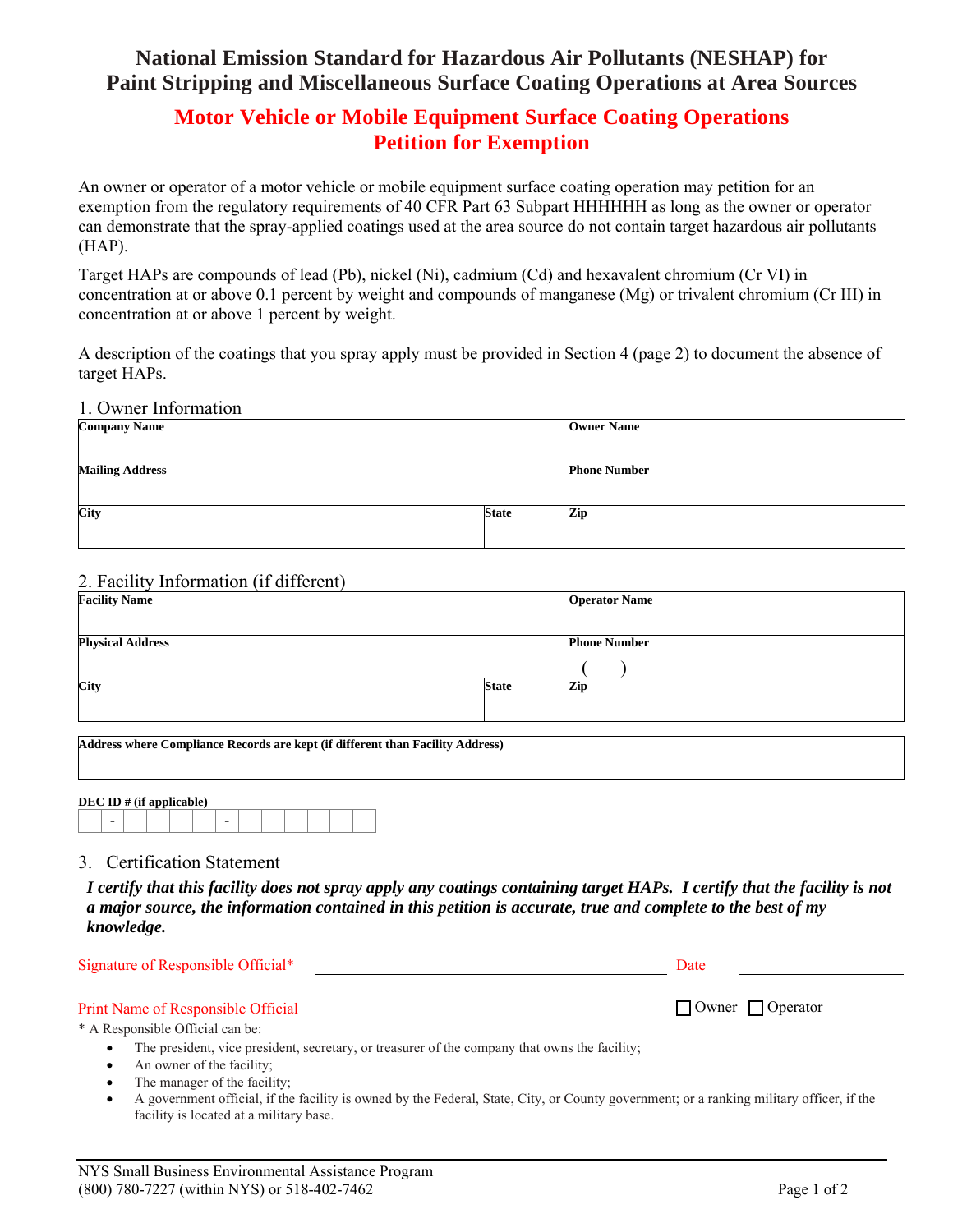### **4. Description of Spray-Applied Coatings**

Please provide a description in the table below of the spray-applied coatings used at the facility based on information provided by the coating manufacturer, supply vendor or product material safety data sheets (MSDS). Please attach additional pages as needed.

If circumstances change such that you intend to spray apply coatings containing the target HAPs, you must submit the *Initial Notification & Notification of Compliance Status* form required by 40 CFR Part 63.11175 and comply with all applicable requirements.

| <b>Coating<br/>Manufacturer</b> | <b>Name of Coating System or Coating Product</b> | Product Code &/or MSDS Number |
|---------------------------------|--------------------------------------------------|-------------------------------|
|                                 |                                                  |                               |
|                                 |                                                  |                               |
|                                 |                                                  |                               |
|                                 |                                                  |                               |
|                                 |                                                  |                               |
|                                 |                                                  |                               |
|                                 |                                                  |                               |
|                                 |                                                  |                               |
|                                 |                                                  |                               |
|                                 |                                                  |                               |
|                                 |                                                  |                               |
|                                 |                                                  |                               |
|                                 |                                                  |                               |
|                                 |                                                  |                               |
|                                 |                                                  |                               |